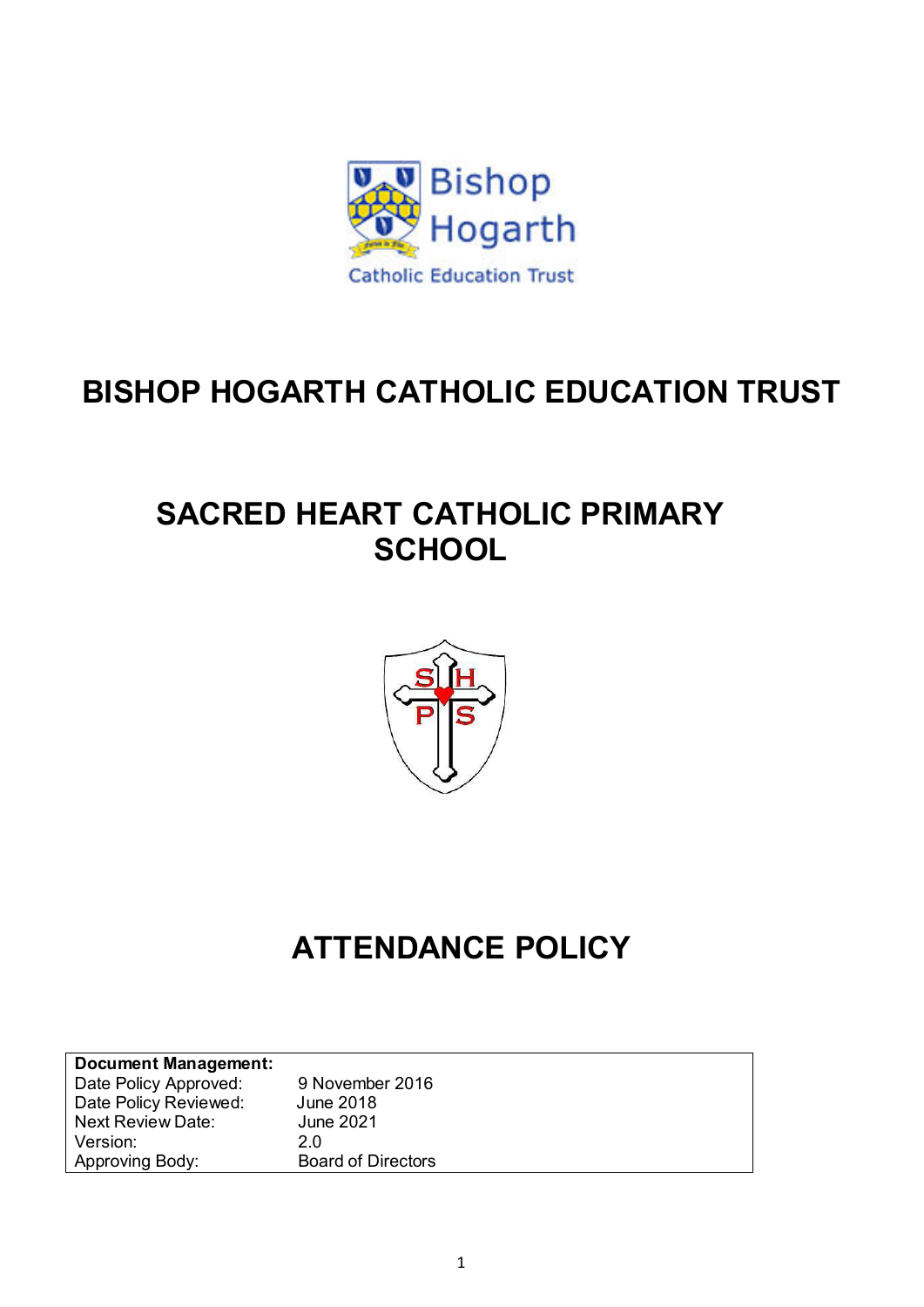### **ATTENDANCE POLICY**

#### **1. Statement of Intent**

Sacred Heart Catholic Primary School is committed to providing a full and effective education for all its pupils to ensure they achieve their potential in all that they do.

We recognise the importance of good school attendance and research clearly demonstrates the link between regular attendance and educational progress and attainment.

Sacred Heart Catholic Primary School will support pupils to ensure they access the best education that we can offer and will work in partnership with parents/carers in ensuring they are aware of their legal responsibilities regarding their child's education and support their child to achieve their maximum possible attendance, ensuring any problems are identified and acted on promptly.

Regular attendance is a prerequisite to a good education and therefore a priority for the school.

#### **2. Statutory Guidance**

- [The Education Act 1996 sections 434\(1\)\(3\)\(4\)&\(6\) and 458\(4\)&\(5\)](http://www.legislation.gov.uk/ukpga/2006/40/contents)
- [The Education \(Pupil Registration\) \(England\) Regulations 2006](http://www.legislation.gov.uk/uksi/2006/1751/regulation/8/made)
- The Education (Pupil Registration) (England) (Amendment) Regulations 2010
- The Education (Pupil Registration) (England) (Amendment) Regulations 2011
- The Education (Pupil Registration) (England) (Amendment) Regulations 2013
- The Education (Pupil Registration) (England) (Amendment) Regulations 2016
- [Keeping children safe in education](http://www.gov.uk/government/publications/keeping-children-safe-in-education--2)
- [Parental responsibility measures for behaviour and attendance](https://www.gov.uk/government/uploads/system/uploads/attachment_data/file/401467/parental_responsibility_measures_for_school_attendance_and_behaviour.pdf.pdf)

#### **3. Expectations**

A student's progress is severely hampered if they do not regularly attend school.

| 98-100%          | <b>Expected</b>             |
|------------------|-----------------------------|
| 95-97%           | <b>Satisfactory</b>         |
| <b>Below 95%</b> | A cause for concern         |
| <b>Below 90%</b> | A serious cause for concern |

To illustrate:

- $\triangleright$  90% attendance is an average of one day out of school per fortnight over a school year.
- $\geq 90\%$  attendance over 5 years at secondary school is half a school year missed.
- $\geq 80\%$  attendance over 5 years at secondary school is the same as one whole school year missed.

We expect that all pupils will:

 $\triangleright$  attend school regularly;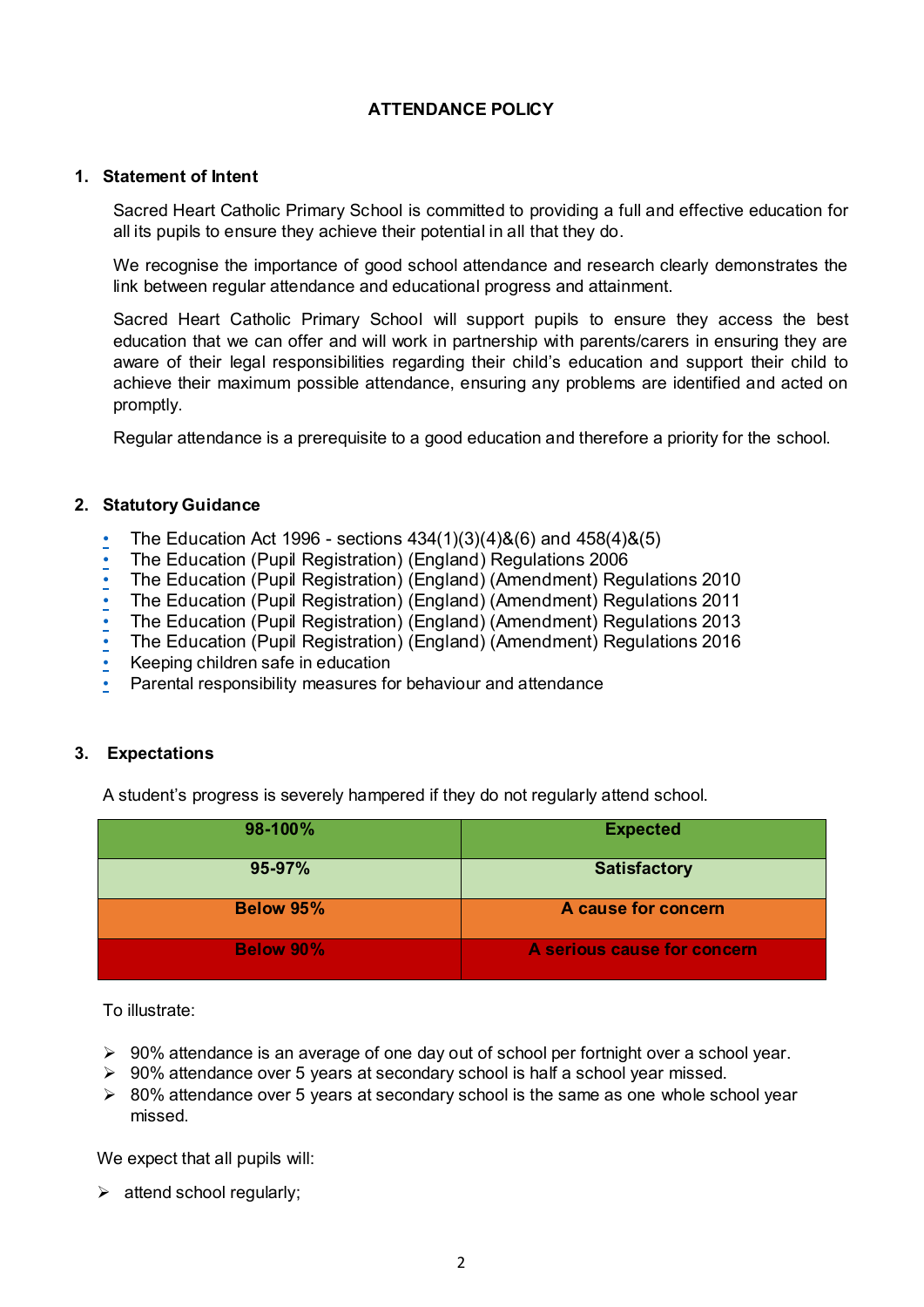- $\triangleright$  arrive on time, appropriately dressed in school uniform and prepared for the school day;
- $\triangleright$  through our effective guidance system, report any problems which could impact on their attendance or punctuality;
- $\triangleright$  follow school rules.

We expect all parents to:

- $\triangleright$  ensure their child attends school every day and on time;
- $\triangleright$  ensure that their child arrives at school wearing school uniform with the correct equipment, fully prepared for the school day;
- $\triangleright$  provide the school with up to date home, work and emergency contact numbers;
- $\triangleright$  inform school in confidence of any problem which might impact on their child's attendance or punctuality;
- $\triangleright$  be aware that it is their responsibility to inform school of the reason for their child's absence. They should contact school on the first day of absence before 9.00 am when their child is unable to attend. Children with sickness and/or diarrhoea will be expected to be absent for 48 hours following the last incident. All other absences must be communicated to the school each day;
- $\triangleright$  provide medical evidence if requested by school:
- $\triangleright$  arrange all holidays during the thirteen weeks of school holidays and not during term time;
- $\triangleright$  support our school's procedures in promoting outstanding attendance for all and attend appropriate meetings in school to discuss their child's attendance;
- $\triangleright$  work in partnership with the school, emphasising to their children the importance of respecting policies and procedures.

Parents/carers can expect that school will:

- $\triangleright$  provide the highest quality of education;
- $\triangleright$  promote and encourage excellent attendance and punctuality;
- $\triangleright$  raise awareness of the importance of excellent attendance with parents, around school and within the local community;
- $\triangleright$  maintain an effective electronic registration system;
- $\triangleright$  regularly monitor attendance and use data to identify emerging patterns of absence;
- $\triangleright$  closely monitor the attendance of identified, vulnerable groups of pupils;
- $\triangleright$  address the causes of non-attendance;
- $\triangleright$  work with parents, the local authority, schools across the Trust and external agencies to improve attendance;
- $\triangleright$  make every reasonable effort to contact the parent/carer when a child fails to attend school and the school has not been notified of the reason for the absence;
- $\triangleright$  provide work during a period of authorised absence, or on a student's return;
- $\triangleright$  support pupils upon return to school after a period of absence;
- $\triangleright$  include attendance data in appropriate school reports;
- $\triangleright$  act promptly and confidentially when notified of a problem which could impact on attendance or punctuality;
- $\triangleright$  comply with safeguarding regulations.

#### Governors will:

- $\triangleright$  attend attendance case conferences when required;
- $\triangleright$  agree attendance targets;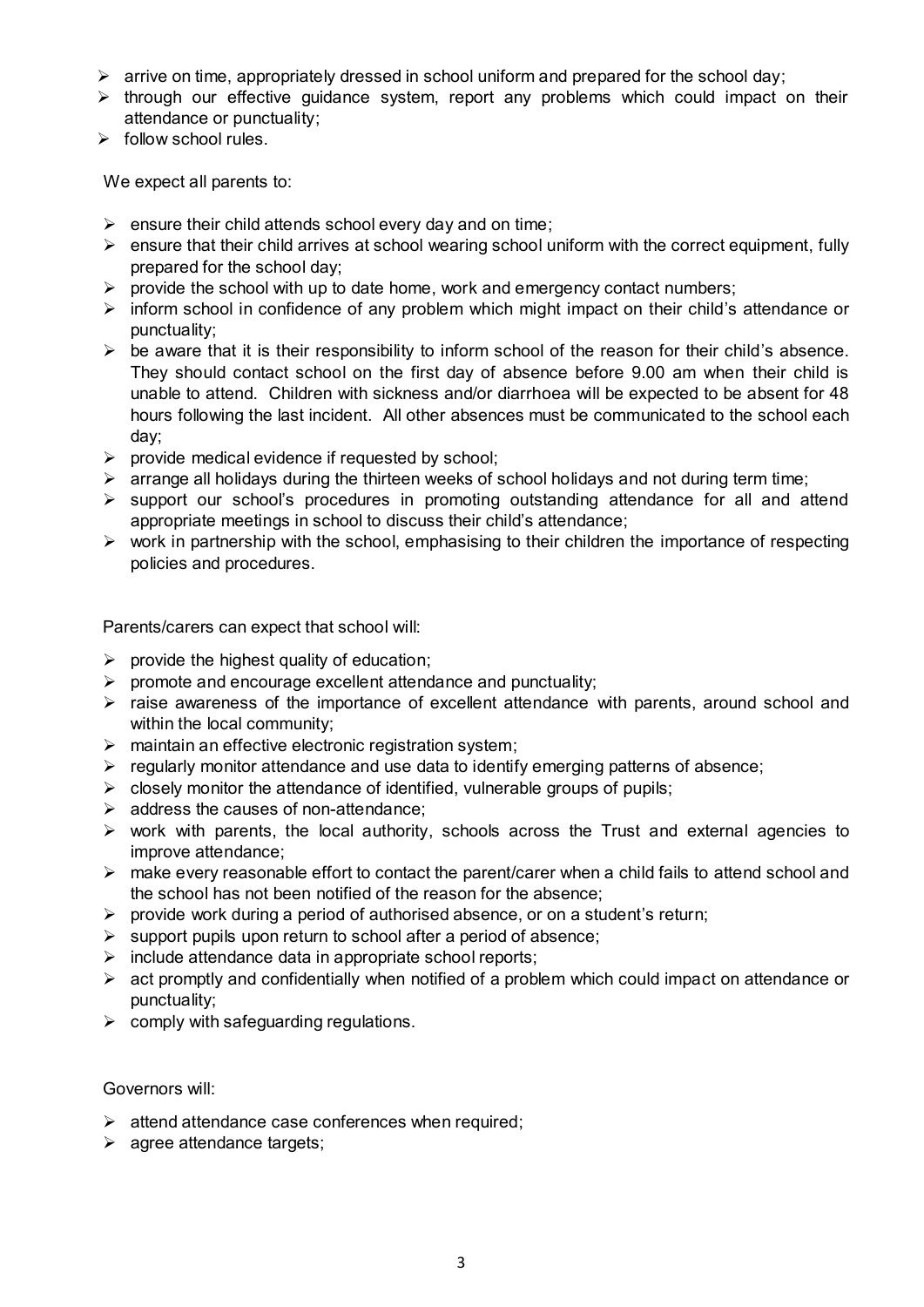- monitor and evaluate attendance statistics. Governors will set areas for improvement to establish and maintain the best levels of attendance for all pupils. To assist with this, the Headteacher will report to Governors termly on attendance related issues;
- $\triangleright$  identify a designated Governor for attendance.

#### **4. Recognition of Good and Improved Attendance**

Sacred Heart Catholic Primary School recognises the importance of praise and reward for both good and improved attendance. All pupils are encouraged to realise the importance of good attendance and punctuality to enable them to achieve their full potential at school and their life goals.

#### **5. Absence**

When a student has had a lengthy absence from their education, whether authorised or unauthorised, appropriate support will be given to help him/her catch up on any work that they have missed.

The school recognises that occasionally a student may be absent due to a medical condition, illness and/or ongoing additional needs. The school has an excellent pastoral and SEND support system and regular meetings ensure that these pupils are provided with the appropriate targeted support to minimise the disruption to their education.

#### **Authorised**

Authorised absence means that the school has either given approval in advance for a pupil of compulsory school age to be away, or has accepted an explanation offered afterwards as justification.

Only the Headteacher can approve absence, not parents/carers. The school is not obliged to accept a parental note or other form of notification as a valid reason for absence and further evidence may be requested. If, after investigation doubt remains about the explanation offered, or where no explanation is given, the absence will be treated as unauthorised.

Should a student feel unwell in school, the student must follow the school's procedure and inform the relevant member of staff if they feel too poorly to remain in school. If appropriate, school will call home to notify parents/carers and to inform them if the child needs to be collected.

#### **Unauthorised**

Unauthorised absence is when the school is not satisfied with the reasons given for the absence.

Where parents condone unjustified absence, the school will commence attendance procedures at an early stage and this may lead to a referral to the local authority for a Penalty Notice Fine or Statutory Procedures for Non-School Attendance.

To avoid unauthorised absence it is the responsibility of parents/carers to inform school of the reason for their child's absence. Contact should be made with the school on the first day of absence before 9.00 am when a child is unable to attend. If the school does not receive notification, the school operates a first-day response as part of school attendance and safeguarding procedures. A phone call will be made to parent/carers and a home visit may be made at the discretion of the school to ascertain the whereabouts of a student who has failed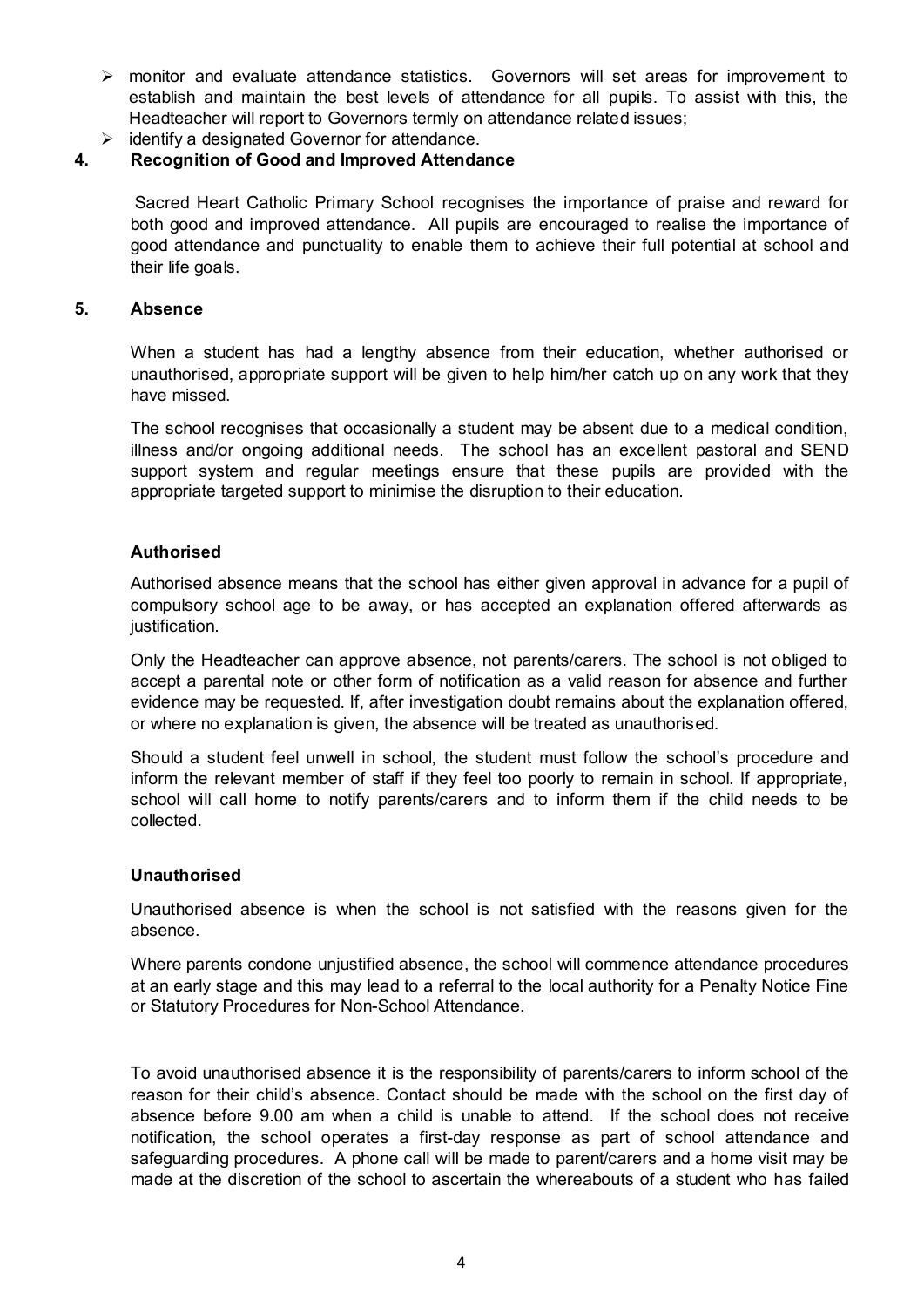to attend. If no reason is provided for a student's absence the absence will be marked as unauthorised.

#### **6. Admission Registers**

The admission register must contain the personal details of every pupil in the school, along with the date of admission or re-admission to the school, information regarding parents and carers and details of the school last attended.

#### **7. Expected First Day of Attendance**

Schools must enter pupils on the admission register and attendance register from the beginning of the first day on which the school has agreed, or been notified, that the pupil will attend the school. For most pupils the expected first day of attendance is the first day of the school year.

If a pupil fails to attend on the agreed or notified date, the school must establish the reason for the absence and mark the attendance register accordingly.

All schools must notify the local authority within five days of adding a pupil's name to the admission register and must provide the local authority with all the information held within the admission register about the pupil. This duty does not apply to pupils who are added to the admission register at the start of the school's youngest year.

#### **8. Pupils Moving to a New Address and/or School**

Where the parent of a pupil notifies the school that the pupil will live at another address, schools must record in the admission register:

- (a) the full name of the parent with whom the pupil will live;
- (b) the new address;
- (c) the date from when it is expected the pupil will live at this address.

Where a parent notifies the school that the pupil is registered at another school or will be attending a different school, schools must record in the admission register:

- (a) the name of the other school;
- (b) the date of when the pupil first attended, or is due to start attending, that school.

#### **9. Children at Risk of Missing Education**

Local authorities have a duty to put in place arrangements for identifying (as far as it is possible) those children of compulsory school age in their area who are not school registered or receiving suitable education otherwise than at a school. Local authorities should trace those children and ensure that they receive full-time education.

All schools must notify the local authority when a pupil's name is to be deleted from the admission register, under any of the grounds prescribed in regulation 8 of the Education (Pupil Registration) (England) Regulations 2006 as amended, as soon as the ground for removal is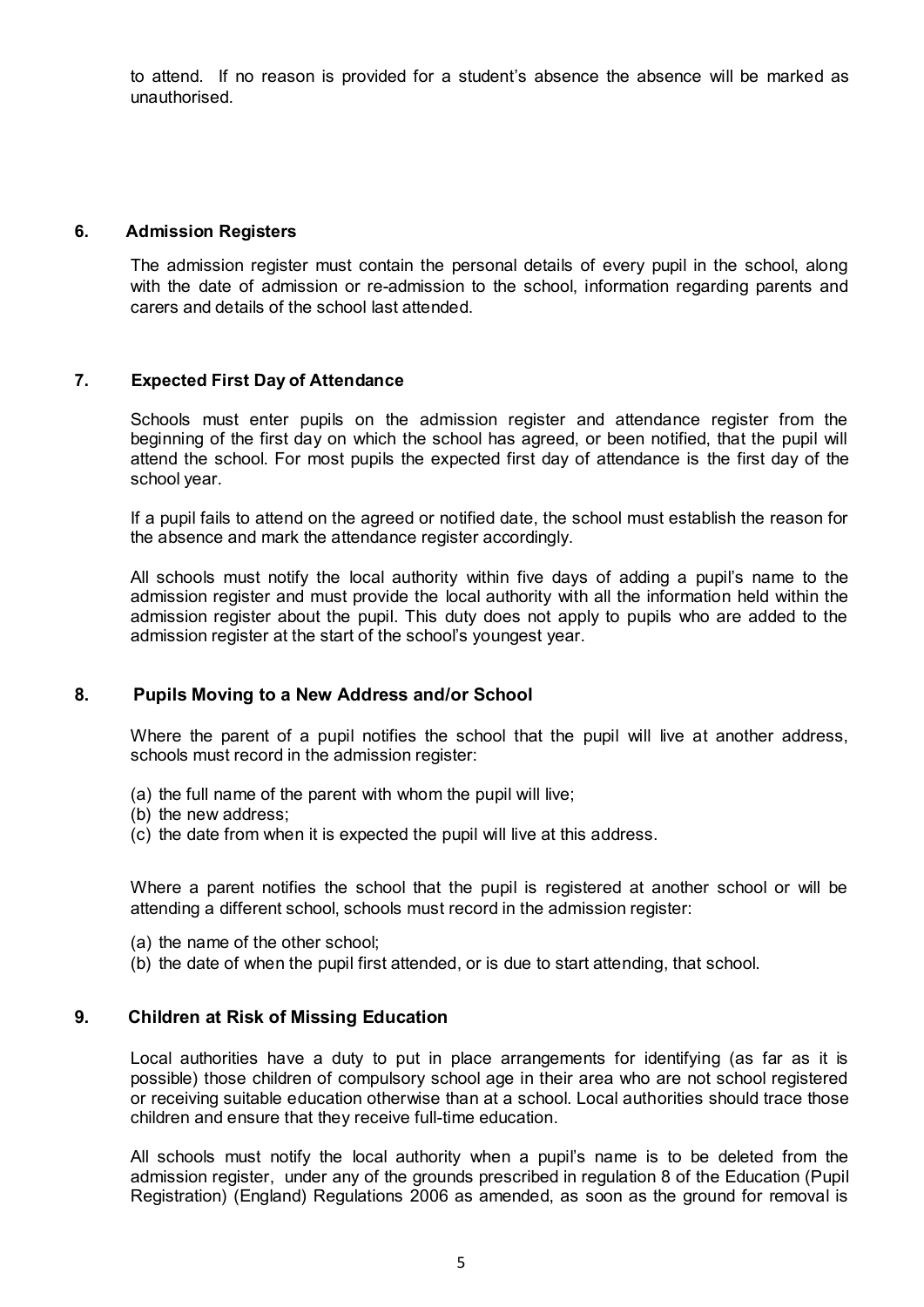met and no later than the time at which the pupil's name is removed from the register. This duty does not apply where the pupil's name is removed after they have completed the school's final year, unless the local authority requests for such information to be provided.

Where a school notifies a local authority that a pupil's name is to be deleted from the admission register**,** the school must provide the local authority with the following information:

- the full name of the pupil;
- the full name and address of any parent with whom the pupil lives;
- at least one telephone number of any parent with whom the pupil lives;
- the full name and address of the parent who the pupil is going to live with and the date the pupil is expected to start living there, if applicable;
- the name of pupil's other or future school and the pupil's start date or expected start date there, if applicable;
- the ground prescribed in regulation 8 under which the pupil's name is to be deleted from the admission register.

All schools (including academies) must agree with the relevant local authority, the regular interval that the school will inform the local authority of any pupil who fails to attend school regularly, or has been absent without the school's permission for a continuous period of 10 days or more.

#### **10. Marking of Registers – Academies must follow Government Guidelines:**

[School Attendance - Departmental advice for maintained schools, academies, independent](https://www.gov.uk/government/uploads/system/uploads/attachment_data/file/518586/Advice_on_school_attendance.pdf)  [schools and local authorities](https://www.gov.uk/government/uploads/system/uploads/attachment_data/file/518586/Advice_on_school_attendance.pdf)

There is a legal requirement upon schools to keep an accurate attendance register at the beginning of each morning and afternoon session to mark pupils present or absent. This is also part of the safeguarding procedures within all schools.

There is also a requirement that attendance records must show whether the absence of a student of compulsory school age is authorised or unauthorised.

Sacred Heart Catholic Primary School has a SIMs computerised registration system in place. Marking of registers is an integral part of the school day, as was intended by the law and particular attention is paid to accurate use of codes. Falsification of attendance registers may lead to disciplinary action.

Registers in schools who are part of the Trust will be checked on a termly basis to ensure the correct codes are entered; this will be completed by Lynn Hunter (Vice Principal, Carmel College) and Andrea Mortimer, Parent Support & Attendance Lead.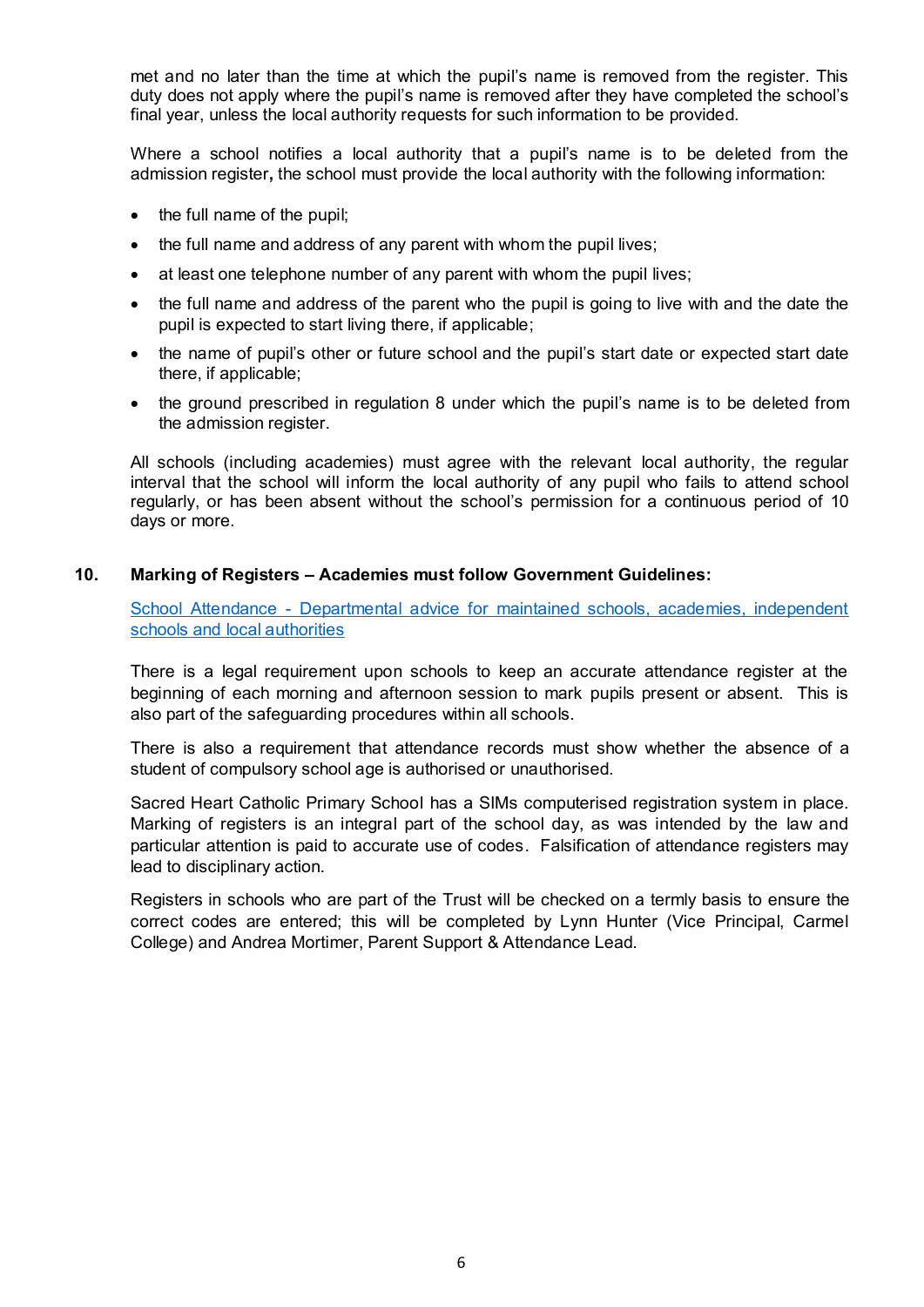## **REGISTER CODES**

## **All absent codes highlighted in red will impact on pupils attendance percentage**

|            | <b>Morning Registration</b>                                                                                                                    | Present                                                                                |                                                                                                                                                                                                                                                                                                                                          |
|------------|------------------------------------------------------------------------------------------------------------------------------------------------|----------------------------------------------------------------------------------------|------------------------------------------------------------------------------------------------------------------------------------------------------------------------------------------------------------------------------------------------------------------------------------------------------------------------------------------|
| $\sqrt{2}$ | Afternoon Registration                                                                                                                         | Present                                                                                |                                                                                                                                                                                                                                                                                                                                          |
| L          | Late arrival before the close<br>of register                                                                                                   | Present                                                                                |                                                                                                                                                                                                                                                                                                                                          |
| U          | Late arrival after the close of<br>register                                                                                                    | <b>Unauthorised</b>                                                                    |                                                                                                                                                                                                                                                                                                                                          |
| B          | <b>Off-site Educational Activity</b><br>Schools are responsible for<br>the safeguarding and<br>welfare of pupils who are<br>educated off site. | Authorised                                                                             | Only to be used when pupils are present at an<br>off-site educational activity that has been<br>approved by school. The B code certifies the<br>education is supervised and measures have<br>been taken to safeguard pupils. This code<br>should not be used for unsupervised activity or<br>where a pupil is at home doing school work. |
| C          | Leave of absence<br>authorised by school                                                                                                       | <b>Authorised</b>                                                                      | To be used for exceptional circumstances that<br>warrant an authorised leave of absence.                                                                                                                                                                                                                                                 |
| D          | Dual Registered - attending<br>another educational<br>establishment                                                                            | This code is<br>not counted<br>as a possible<br>attendance in<br>the School<br>Census. | Examples of dual registration are pupils who are<br>attending a pupil referral unit, a hospital school<br>or a special school on a temporary basis or<br>when a pupil is on a 'managed move' to another<br>school.                                                                                                                       |
| Е          | <b>Excluded but no alternative</b><br>provision made                                                                                           | Authorised                                                                             | Alternative provision must be arranged for an<br>excluded pupil from the sixth consecutive day of<br>any fixed period or permanent exclusion. Once<br>alternative provision is made they should be<br>marked using the appropriate attendance code.                                                                                      |
| G          | Holiday not authorised by<br>school or in excess of the<br>period determined by the<br>Headteacher                                             | <b>Unauthorised</b>                                                                    | To be used when leave of absence is declined<br>or when no application has been made.                                                                                                                                                                                                                                                    |
| Η          | Holiday authorised by<br>school                                                                                                                | <b>Authorised</b>                                                                      | Head Teachers should not grant leave of<br>absence unless there are exceptional<br>circumstances. Applications must be made in<br>advance.                                                                                                                                                                                               |
|            | <b>Illness</b><br>(not medical or dental<br>appointments)                                                                                      | Authorised                                                                             |                                                                                                                                                                                                                                                                                                                                          |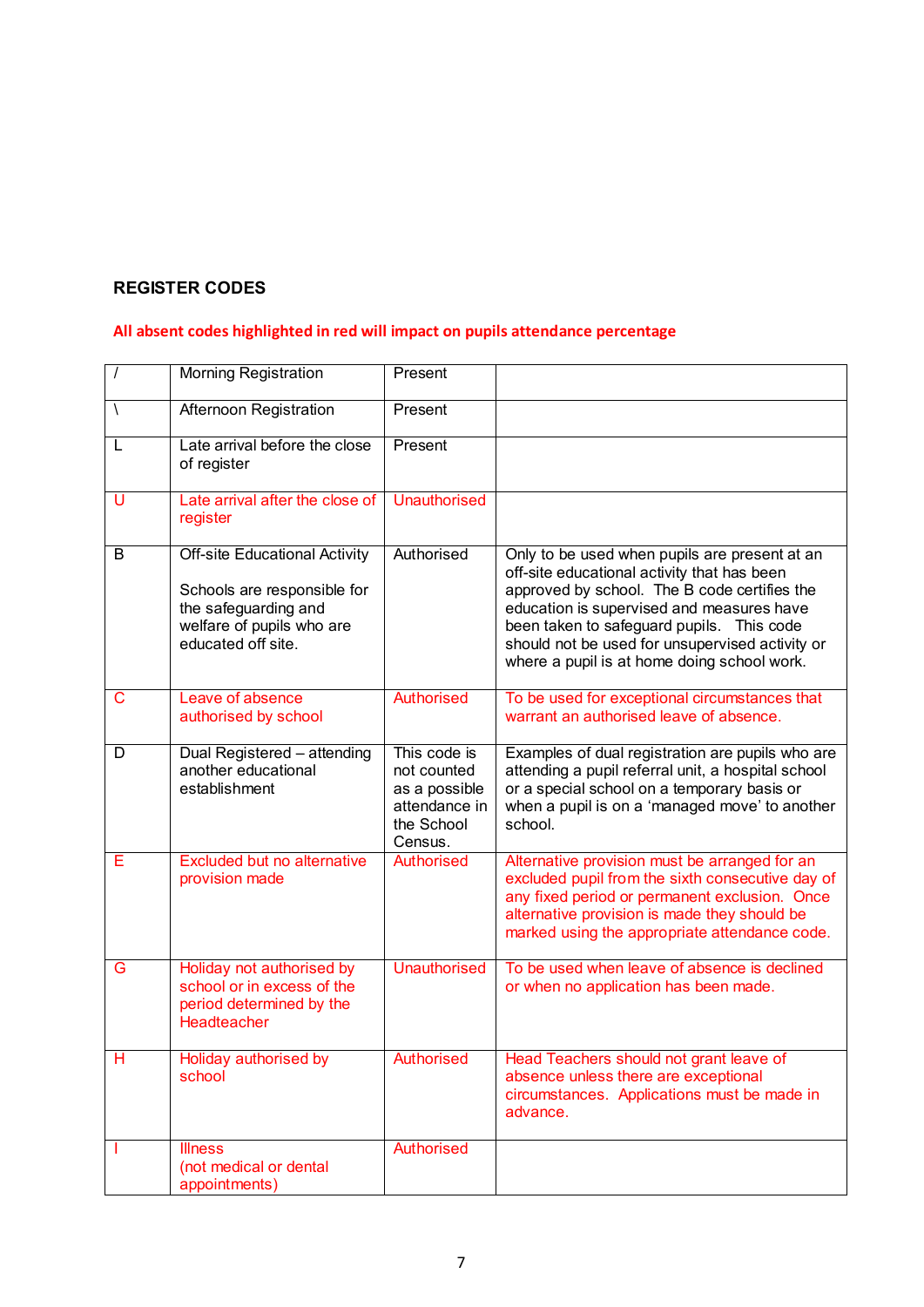| J                       | Attending an interview with<br>prospective employers or<br>another educational<br>establishment. | Authorised          |                                                                                                                                                                                                                                                                                   |
|-------------------------|--------------------------------------------------------------------------------------------------|---------------------|-----------------------------------------------------------------------------------------------------------------------------------------------------------------------------------------------------------------------------------------------------------------------------------|
| М                       | <b>Medical or Dental</b><br>Appointment                                                          | Authorised          |                                                                                                                                                                                                                                                                                   |
| N                       | Reason for absence not<br>provided                                                               | <b>Unauthorised</b> | Should be followed up using school's first day<br>response to absence. This code should not be<br>left on a pupil's attendance record indefinitely<br>(no more than 2 weeks). Once the reason is<br>established appropriate code should be used.                                  |
| O                       | Absent from school                                                                               | <b>Unauthorised</b> |                                                                                                                                                                                                                                                                                   |
| P                       | Participating in a supervised<br>sporting activity                                               | Authorised          | To be used to record sessions when pupil is<br>taking part in a sporting activity that has been<br>approved by school and supervised by someone<br>authorised by school.                                                                                                          |
| R                       | <b>Religious Observation</b>                                                                     | <b>Authorised</b>   | School must treat absence as authorised when<br>it is due to religious observance.                                                                                                                                                                                                |
| S                       | <b>Study Leave</b>                                                                               | <b>Authorised</b>   | Only to be recorded sparingly and only granted<br>to Year 11 pupils during public examinations.                                                                                                                                                                                   |
| т                       | Gypsy, Roma and Traveller<br>Absence                                                             | <b>Authorised</b>   | To be used when Traveller families are known<br>to be travelling for occupational purposes and<br>have agreed this with the school. Whilst<br>travelling if the pupil attends an alternate<br>educational provision appropriate code should<br>be used $(D)$ – dual registration. |
| $\vee$                  | <b>Education Trip or Visit</b>                                                                   | Authorised          | To be used for any educational trips or visits,<br>including residential.                                                                                                                                                                                                         |
| $\overline{\mathsf{W}}$ | <b>Work Experience</b>                                                                           | Authorised          | To be used for work experience pupils. School<br>should ensure placement provider notifies the<br>school of any absences by individual pupils.<br>Absence should be recorded using the relevant<br>code.                                                                          |
| Admin                   |                                                                                                  | X                   | Not required in school                                                                                                                                                                                                                                                            |
| Codes                   |                                                                                                  | Υ                   | Unable to attend due to exceptional<br>circumstances                                                                                                                                                                                                                              |
|                         |                                                                                                  | Ζ                   | Pupil not on admission register                                                                                                                                                                                                                                                   |
|                         |                                                                                                  | #                   | Planned whole or partial school closure<br>(half terms, bank holidays, up to 5 PD days.                                                                                                                                                                                           |

### **11. Medical Appointments**

The school recognises that occasionally medical appointments during the school day are unavoidable. However, pupils are expected to return to school immediately following an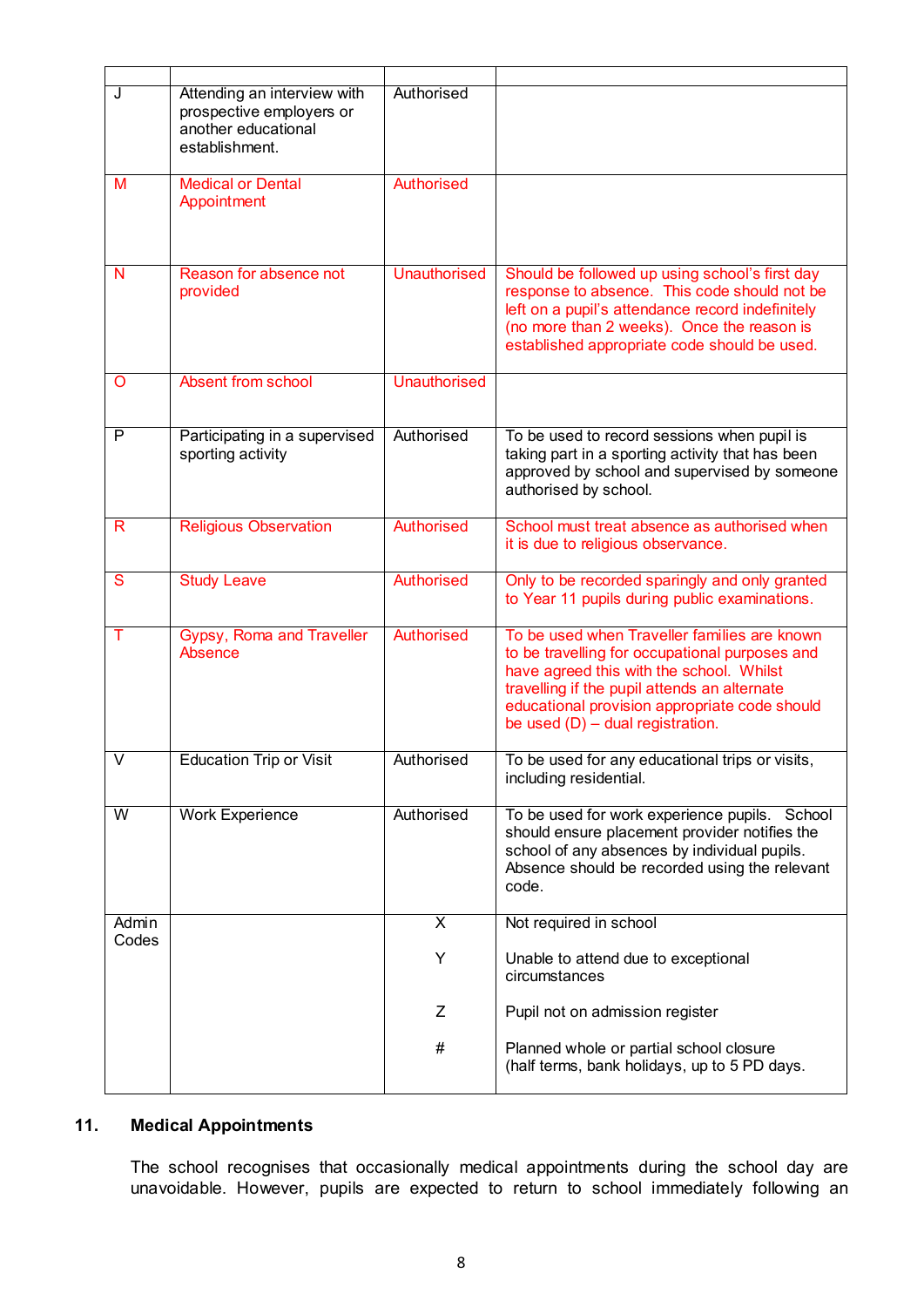appointment and medical evidence may be requested. The vast majority of medical appointments do not require a full day, or even a full session of absence. In line with safeguarding regulations, pupils are recorded by office staff when they leave and return to school, during the school day.

#### **12. Requests for absence in term-time**

Permission from the Headteacher must be sought for all absences that occur during term-time. A 'request for Application for Leave of Absence Form' **(Template 8)** must be completed in advance of the absence (available from the school reception). Only the Headteacher can decide if the absence is to be authorised or unauthorised. **(Template 9 or Template 10)**

Under current regulations, schools cannot authorise any holidays taken in term time unless there are exceptional circumstances. School will require evidence of exceptional circumstances, which should to be attached to the 'Application for Leave of Absence Form' and the judgement about what is exceptional will be made by the Headteacher.

Taking a holiday in term may lead to:

- a Penalty Notice requiring the payment of a penalty of up to **£120** , failure to pay the penalty due will result in prosecution before Teesside Magistrates Court;
- prosecution under Section 444 (1) Education Act 1996, where if convicted you may be fined up to **£1,000**;
- prosecution under Section 444 (1a) Education Act 1996 where if convicted you may be fined up to **£2,500 and/or 3 months imprisonment.**

For absences that are due to sporting or other educational activities which have not been organised by school, evidence of the event must accompany the 'Application for Leave of Absence' Form.

#### **13. Punctuality**

Children arriving late at school miss vital instructions from their teacher during the lesson at the beginning of the school day.

Children become very anxious when they cannot understand what has happened in the classroom before their late arrival.

Children often disrupt the classroom by trying to find out from their friends what they are supposed to be doing.

Children sometimes develop 'illnesses' in the morning to avoid coming to school if they know that they are going to be late.

It can be embarrassing for your child to be walking into the classroom late.

Remember your child's emotional wellbeing for the remainder of the school day may depend on his/her being punctual each morning.

If a child does arrive late, they must be accompanied into school by their parent, who has to sign a form explaining the reason for them missing registration.

#### **Parent Support Adviser**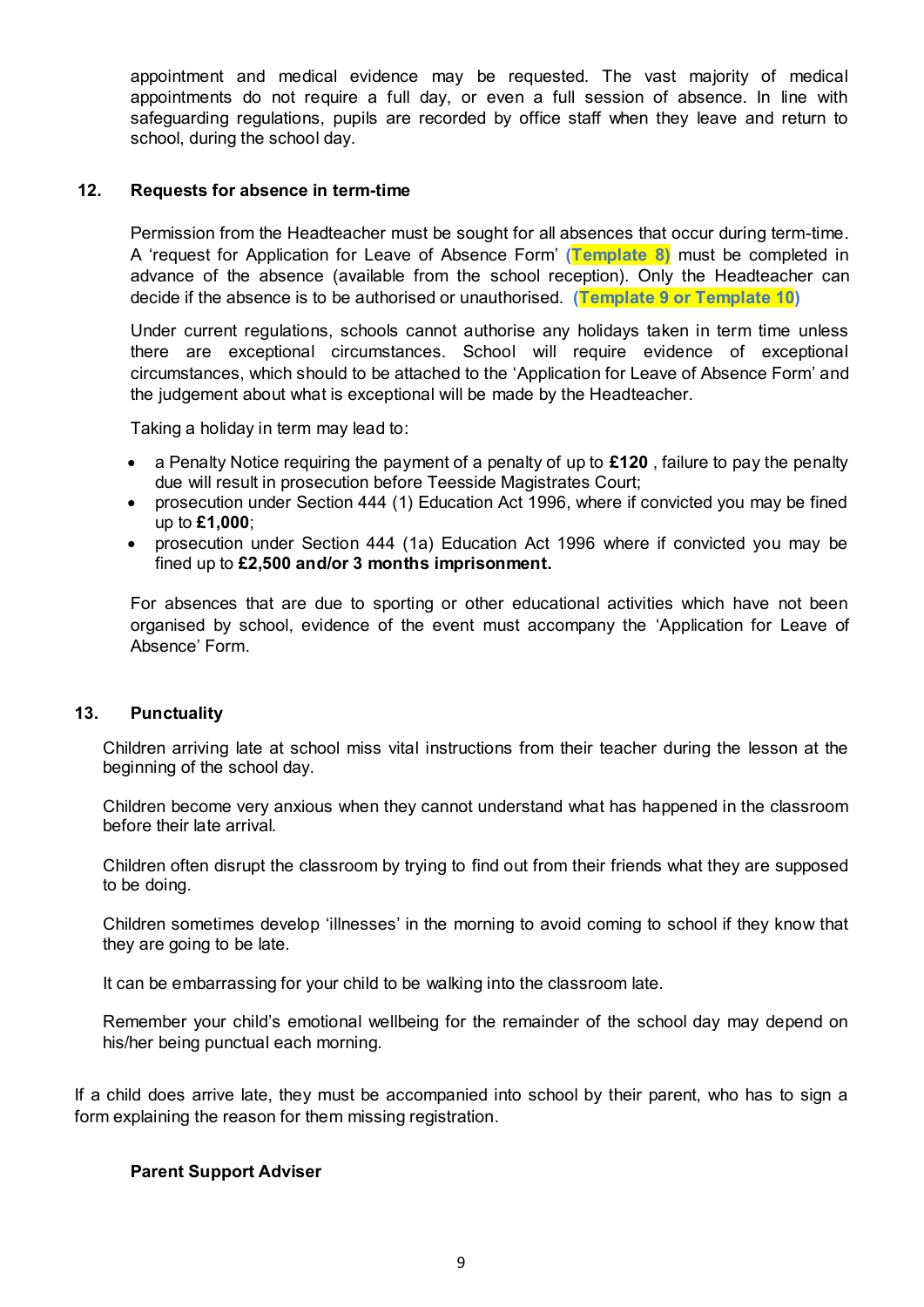The Parent Support Adviser is employed by Sacred Heart to offer support to parents and pupils and to assist in securing regular attendance. Her role includes:

- following up lack of response to first day contact and other contacts by undertaking home visits or meeting parents/carers in school and offering the appropriate family support;
- analysing information and data to identify and work with pupils who have poor attendance and implement strategies with the family to overcome any highlighted barriers.

#### **14. Truancy**

When the school become aware that a student is truanting, whether it is internal or external truancy, parents/carers may be contacted and the truancy will be recorded as unauthorised absence.

#### **15. Persistent Absenteeism**

The Department for Education deems that if a student's attendance drops below 90% they become known as a Persistent Absentee, regardless of the reason for the absence and irrespective of whether the absence is authorised or unauthorised. Absence at this level is doing considerable damage to any student's educational prospects and parent/carer's full support and co-operation is required to avoid this.

At Sacred Heart Catholic Primary School all absence is monitored thoroughly and any case seen to have reached the Persistent Absence level or becoming at risk of reaching it is given priority. Continued persistent absence may lead to a referral to the local authority for statutory procedures.

#### **16. Penalty Notice Fines**

Regular and punctual attendance of pupils at school is both a legal requirement (Section 7 of the Education Act 1996) and essential for pupils to maximise the opportunities available to them to reach their full potential. It is a parent/carer's responsibility to ensure their child/ren receive efficient full-time education that is suitable to their child's age, aptitude and to any special educational needs the child may have.

Education-related penalty notices were introduced by the Anti-Social Behaviour Act 2003 which amended section 444 of the Education Act 1996 to allow parents to be issued with a penalty where they failed to ensure their child of compulsory school age (5-16) and school registered, regular attendance.

Sacred Heart Catholic Primary School will consider a referral to the local authority for Penalty Notice Fines for non school attendance if all other intervention has failed and no valid reasons for absence have been provided.

#### **17. Attendance Procedures**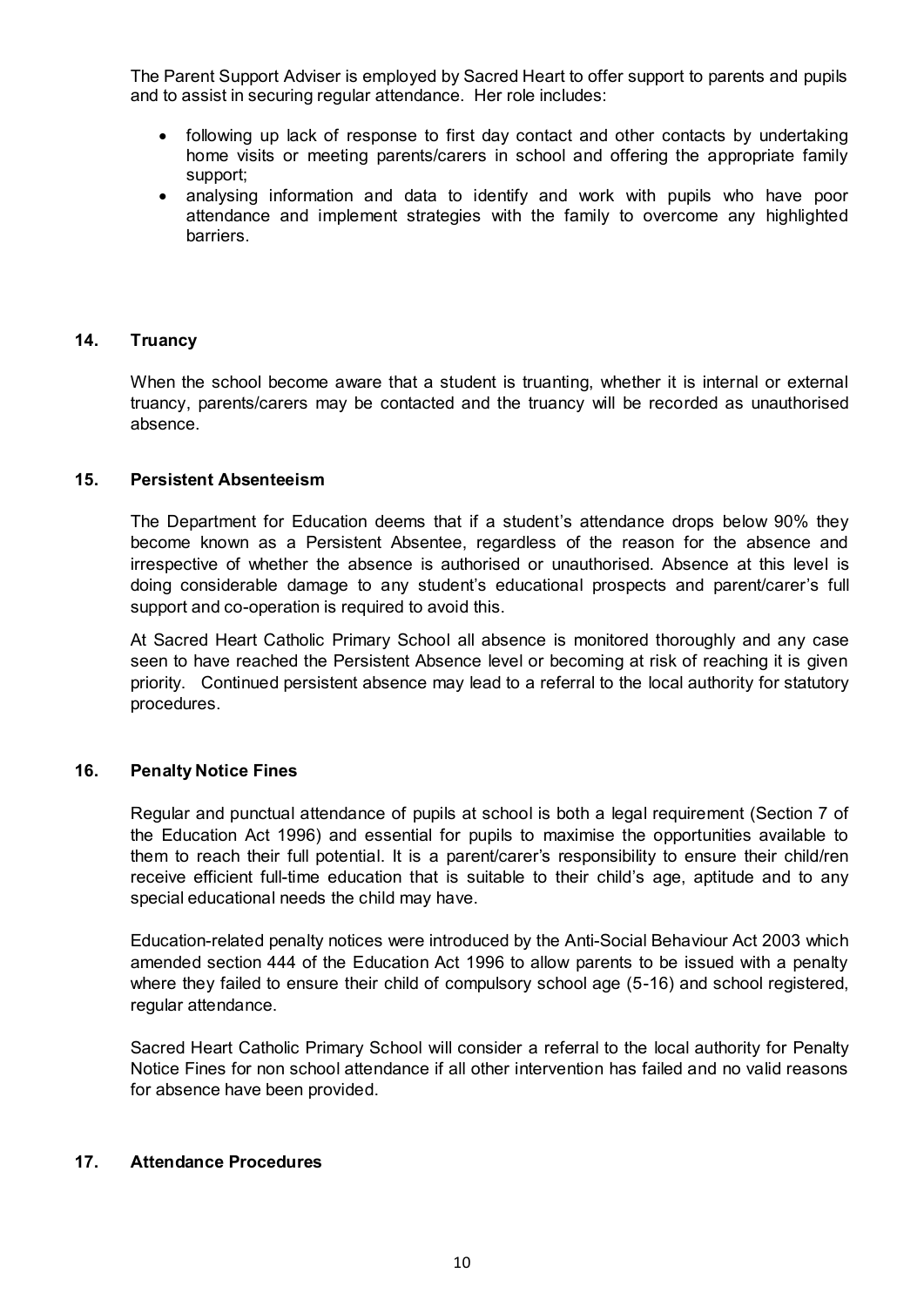Thorough and targeted attendance procedures are followed throughout the Trust and any concerns or issues that may be impacting on attendance are addressed, this may include:

1:1 Discussion with pupil

Language Barrier - Interpreter

Early Help Assessment

Referral to targeted support agencies

Attendance Focus Group/Attendance Panel

Part Time Timetable Provision – short measured timescale

Local authority Intervention

A consistent approach to correspondence and supporting documentation to help track and review improvement in attendance are utilised by the Trust these include:

| Template 1    |                          | Initial Letter at Risk of Persistent Absentee Classification |
|---------------|--------------------------|--------------------------------------------------------------|
| Template 2    | $\blacksquare$           | Formal Review Date Letter & Medical Evidence Request         |
| Template 3    | $\overline{\phantom{0}}$ | Improvement Recognition Letter                               |
| Template 4    | $\blacksquare$           | <b>Meeting Invitation Letter</b>                             |
| Template 5    | $\overline{\phantom{0}}$ | Individual Attendance Improvement Plan                       |
| Template 6    | $\blacksquare$           | <b>Attendance Meeting Minutes</b>                            |
| Template 7    | $\blacksquare$           | Did not attend Meeting Letter                                |
| Template 8    | $\blacksquare$           | Leave of Absence Request Form                                |
| Template 9    | $\blacksquare$           | <b>Authorised Holiday Letter</b>                             |
| Template 10 - |                          | Unauthorised Holiday Letter                                  |
| Template 11   |                          | <b>Punctuality Concern Letter</b>                            |

#### **18. Resources**

Holiday Fact Sheet Days off School add Up to Lost Learning Attendance Booklet - Attend Today Achieve Tomorrow Every Minute Counts

#### **Online Agency Information:**

Guidance On Infection Control In Schools – Health Protection Agency [Citizens Advice](https://www.citizensadvice.org.uk/) [NHS - Coping with Bereavement](https://www.nhs.uk/Livewell/bereavement/Pages/coping-with-bereavement.aspx)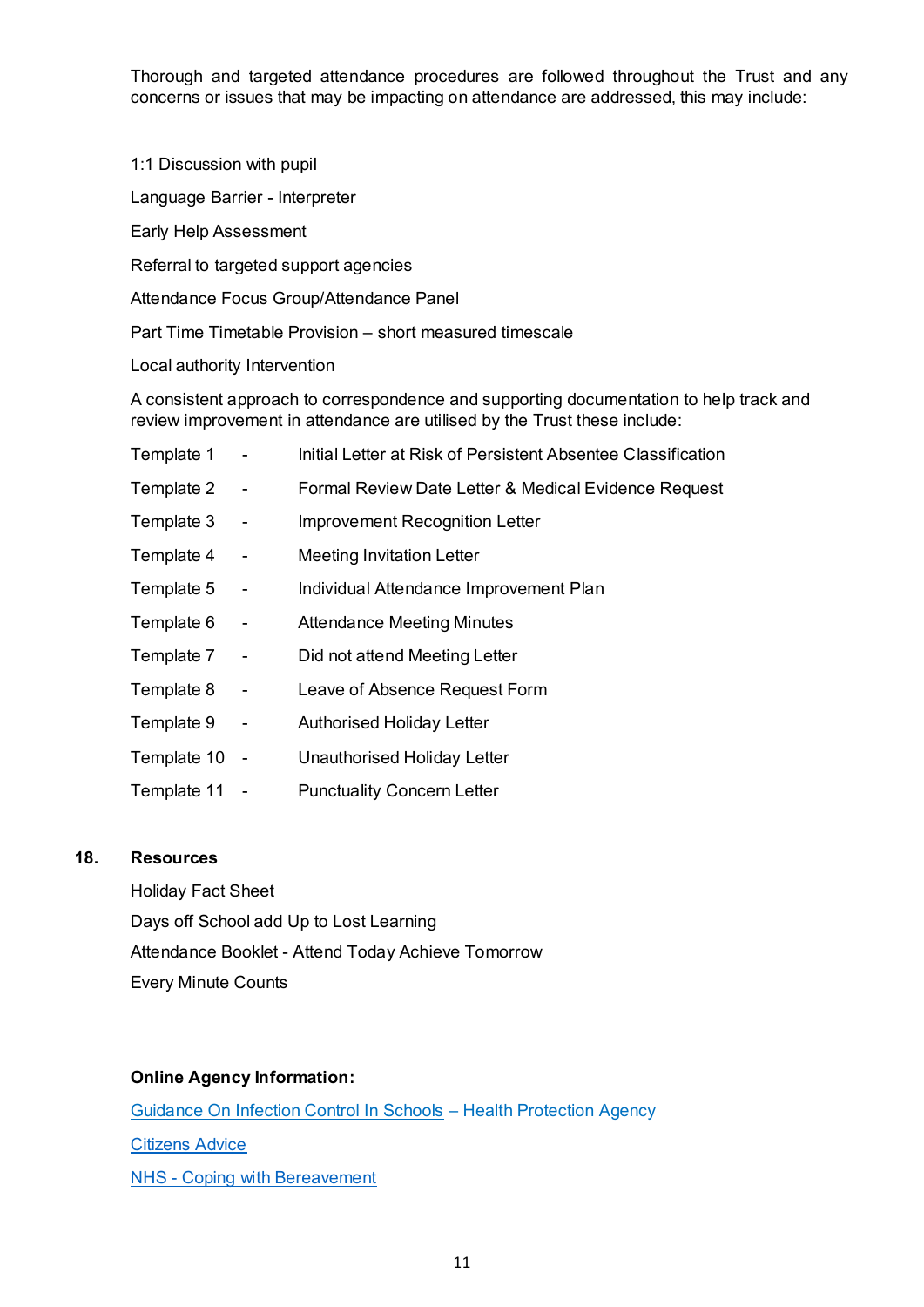[Children and Family Support - Stockton Borough Council](https://www.stockton.gov.uk/children-and-young-people/children-and-family-support/)

[Families Information Team - Darlington Borough Council](http://www.darlington.gov.uk/education-and-learning/families-information-team/)

[Eastern Ravens - Stockton on Tees Young Carers](http://www.easternravenstrust.org/)

[DISC - Darlington Young Carers](https://www.disc-vol.org.uk/projects/darlington-young-carers/)

[SWAN - Stockton Welfare Advice Network](http://www.stocktonadvice.org.uk/education/)

[Government - School Attendance & Absence](https://www.gov.uk/school-attendance-absence)

[Children Missing Education - Statutory Guidance 2016](https://assets.publishing.service.gov.uk/government/uploads/system/uploads/attachment_data/file/550416/Children_Missing_Education_-_statutory_guidance.pdf)